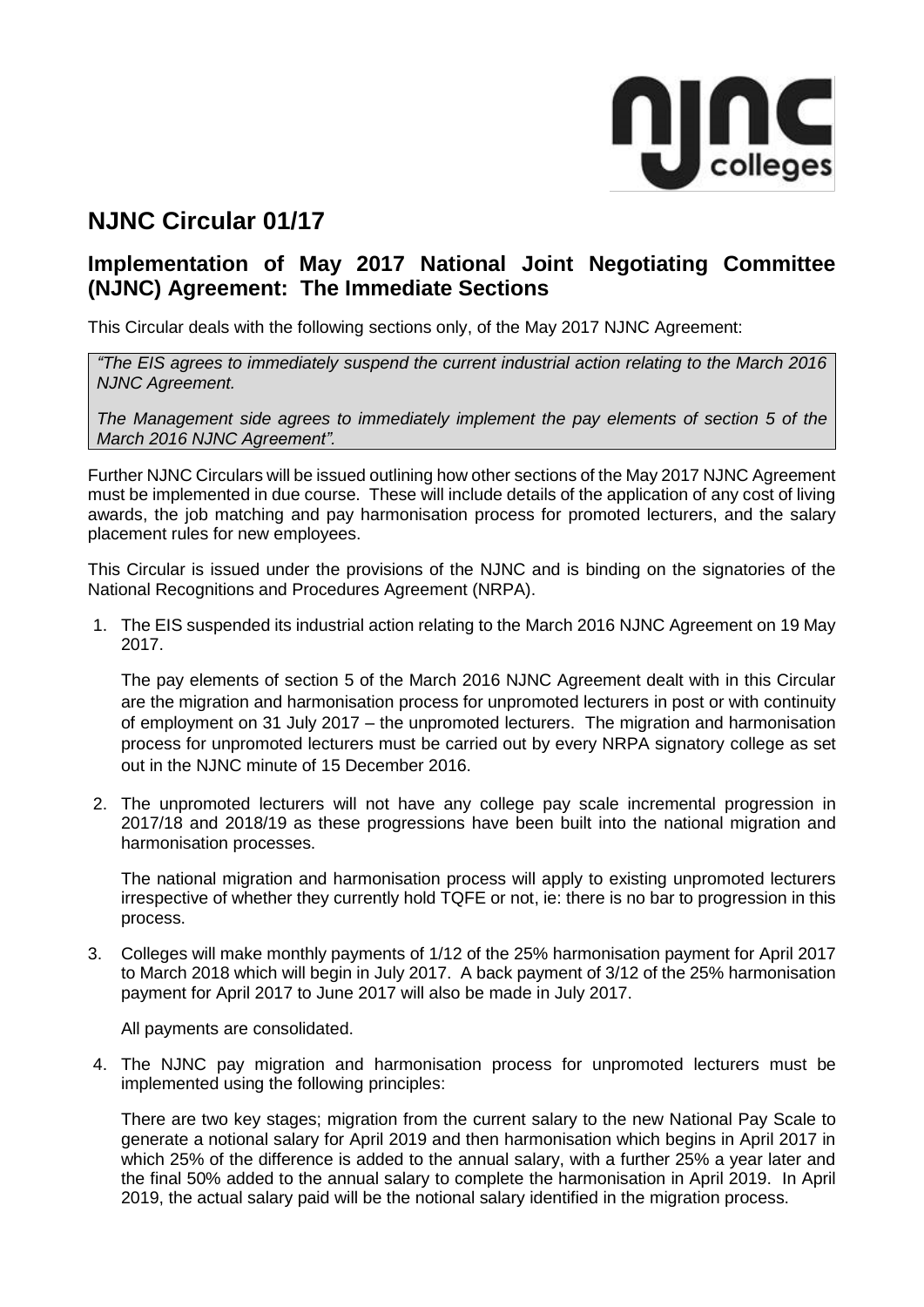- 5. The pay migration process determines each individual unpromoted lecturer's salary in April 2019, which is known as the *notional pay point*. The migration process has two rules which must be applied to determine each unpromoted lecturer's notional pay point on the National Pay Scale for unpromoted lecturers.
	- i. Current salary point is identified and then the closest salary point upwards is found on the new National Pay Scale for unpromoted lecturers, this is then moved up two increment points on the new National Pay Scale to give a notional pay point.
	- ii. Separate to i. above, any unpromoted lecturer who is currently top of his/her college unpromoted salary scale or will be at the top by April 2019 will have a notional salary point of the top point of the National Pay Scale. This is known as the 'Top to Top' Rule and it supersedes any notional salary point theoretically calculated through i. above.
- 6. The pay harmonisation process involves the payment of the difference between each unpromoted lecturers' current salary and their notional salary over the period April 2017 and March 2020.
	- i. Payments between April 2017 and March 2018 must cover 25% of each individual's pay harmonisation process, that is 25% of the difference between the current salary (at 31<sup>st</sup>) March 2017) and the notional pay point determined in the migration process set out above.
	- ii. Payments between April 2018 and March 2019 must cover a further 25% of each individual's pay process, that is 25% of the difference between the current salary (at  $31<sup>st</sup>$ ) March 2017) and the notional pay point determined in the migration process set out above.
	- iii. Payments between April 2019 and March 2020 must cover the remaining 50% of each individual's pay harmonisation process, that is 50% of the difference between the current salary (in May 2017) and the notional pay point determined in the migration process set out above.
- 7. The National Pay Scale for unpromoted lecturers is set out below and shall be used to calculate the notional pay point for each unpromoted lecturer:

| Point 1            | £32,000 |  |  |
|--------------------|---------|--|--|
| Point 2            | £34,007 |  |  |
| Point <sub>3</sub> | £36,014 |  |  |
| Point 4            | £38,020 |  |  |
| Point 5            | £40,026 |  |  |

- 8. Part time staff will receive a pro-rata harmonisation payment relative to a 35 hour working week. The ratio will be amended to reflect any variation in the number of teaching hours during the harmonisation process.
- 9. An unpromoted lecturer on a fixed term or temporary contract with continuity of employment will receive no less favourable treatment than part time or full time unpromoted lecturers and will be subject to the pay migration and harmonisation process above.
- 10. If any clarification is sought, this should be directed to the Joint Secretaries, [john.gribben@collegesscotland.ac.uk](mailto:john.gribben@collegesscotland.ac.uk) and [dbelsey@eis.org.uk.](mailto:dbelsey@eis.org.uk) A joint response will be provided to all points of clarification.

NJNC Joint Secretaries

David Belsey John Gribben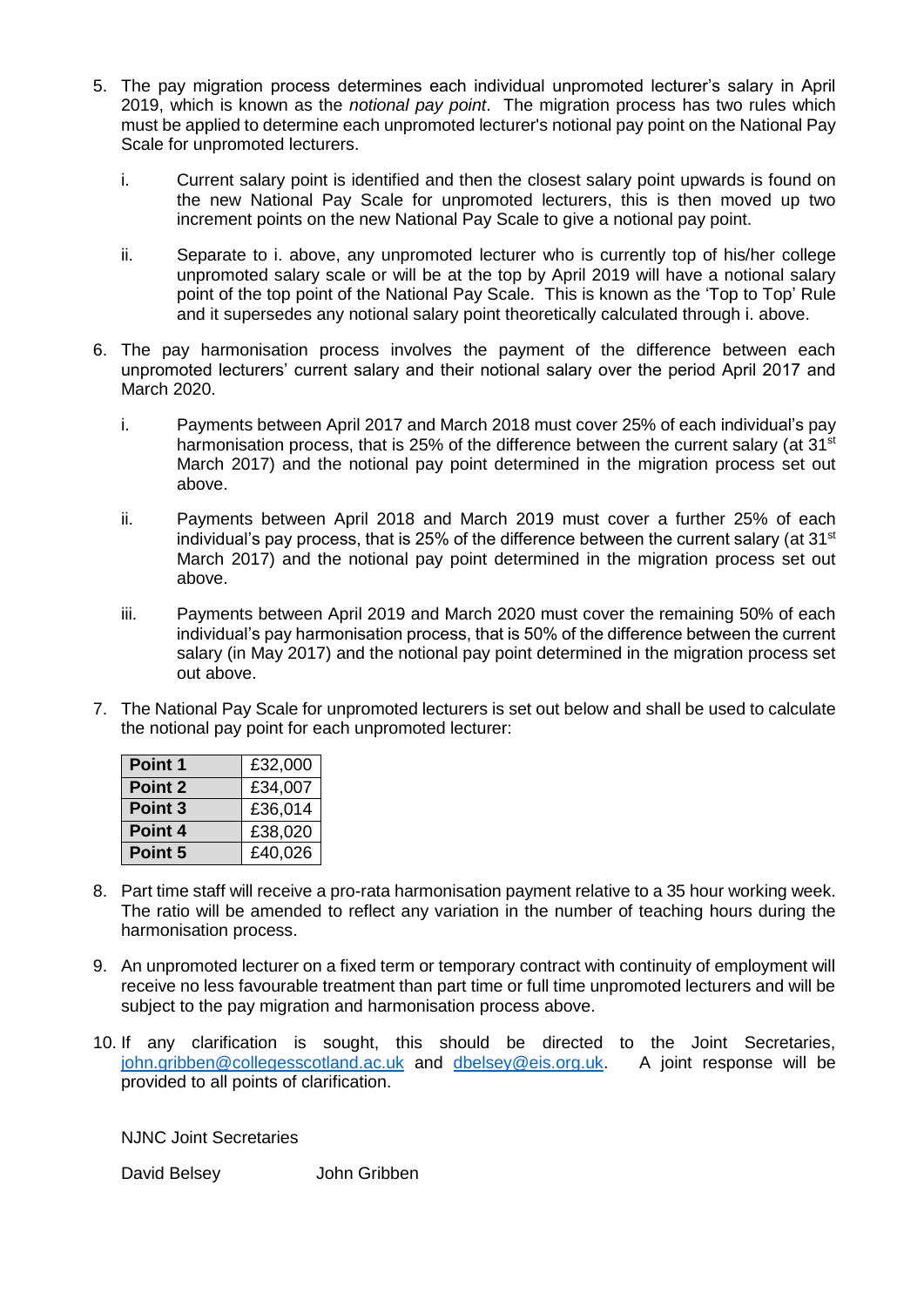# **Worked Example:**

### **Pay Migration and Harmonisation at College A**

College A has a six point pay scale in April 2016 with annual incremental progression for five years, occurring in August of each year.

| Table 1: College A Current Unpromoted Lecturers Pay Scale |
|-----------------------------------------------------------|
|-----------------------------------------------------------|

| Point 1            | £32,302 |
|--------------------|---------|
| Point 2            | £33,686 |
| Point <sub>3</sub> | £34,810 |
| Point 4            | £35,909 |
| Point 5            | £37,244 |
| Point 6            | £38,884 |

#### **Table 2: National Pay Scale**

| Point 1            | £32,000 |
|--------------------|---------|
| Point 2            | £34,007 |
| Point <sub>3</sub> | £36,014 |
| Point 4            | £38,020 |
| Point 5            | £40,026 |

# **1. Pay Migration at College A**

The pay migration process determines each individual unpromoted lecturer's salary in April 2019, which is known as the notional pay point.

- **a.** All College A unpromoted lecturers on pay point 1 of £32,302 will move to the closest national salary scale point upwards (£34,007) and then move 2 points up the national salary scale giving a notional salary of £38,020.
- **b.** All College A unpromoted lecturers on pay point 2 of £33,686 will move to the closest national salary scale point upwards (£34,007) and then move 2 points up the national salary scale giving a notional salary of £38,020.
- **c.** All College A unpromoted lecturers on pay point 3 of £34,810 will move to the closest national salary scale point upwards (£36,014) and then move 2 points up the national salary scale giving a notional salary of £40,026.
- **d.** All College A unpromoted lecturers on pay point 4, 5 and 6 of £35,909 and above will move to the closest national salary scale point upwards and then move 2 points up the national salary scale giving a notional salary of £40,026.
- **e.** It is also worth noting that College A unpromoted lecturers currently on points 4 or above will be at the top of their College A pay scale by April 2019, and will therefore have been automatically placed to the top of the national pay scale with a notional salary of £40,026 due to the Top to Top rule.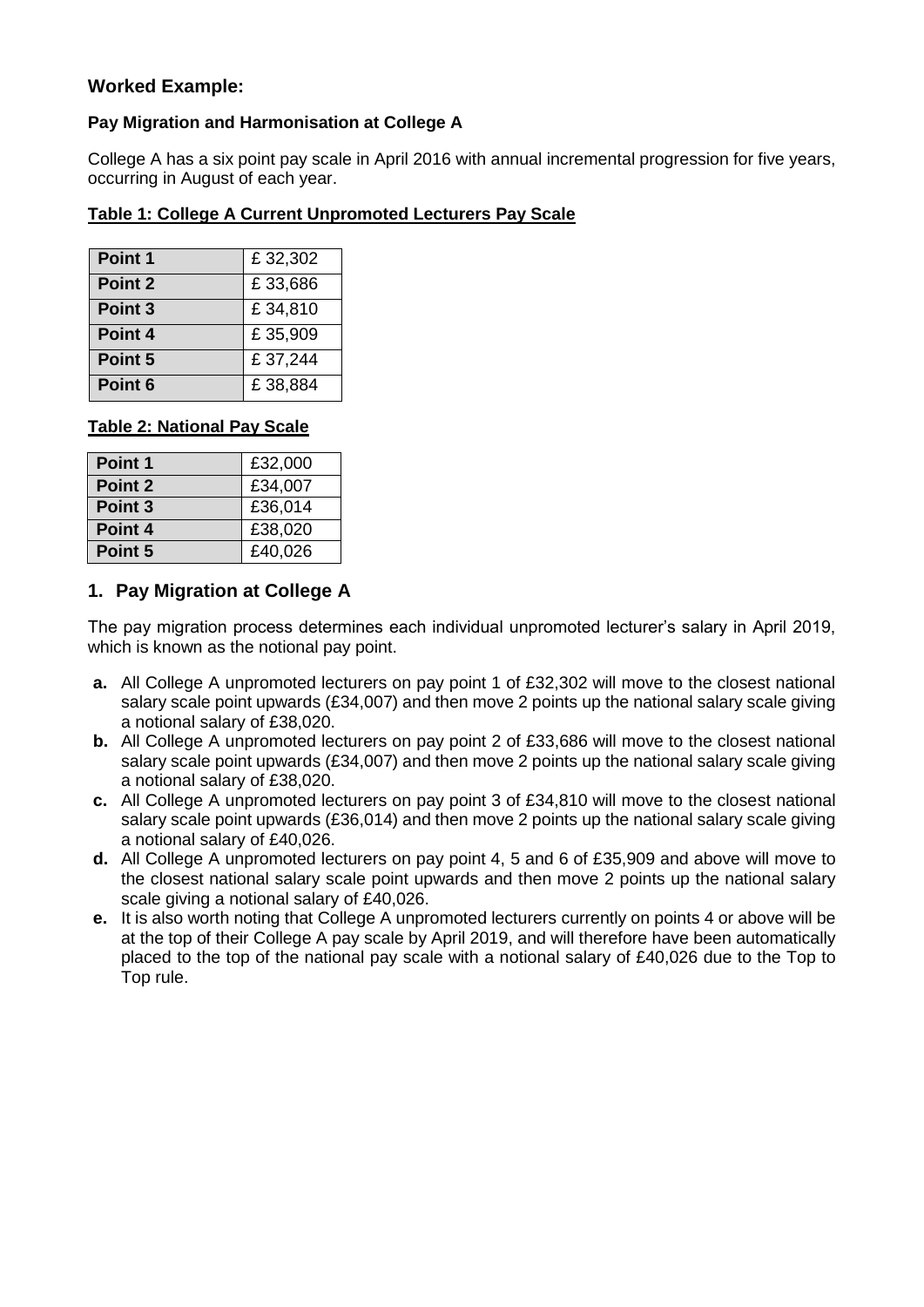# **2. Details of Harmonisation at College A**

**a.** All College A unpromoted lecturers currently on pay point 1 of £32,302 will have a notional salary of £38,020.

The harmonisation gap is £5,718.

Harmonisation for the unpromoted lecturer is carried out by payment of £1429.5 (i.e. 25% of the harmonisation gap) in equal monthly instalments between April 2017 and March 2018. Thereafter, a further payment of £1429.5 (i.e. further 25% of the harmonisation gap) in equal monthly instalments between April 2018 and March 2019. Harmonisation is completed when of £2,859 (i.e. 50% of the harmonisation gap) is paid in equal monthly instalments between April 2019 and March 2020.

**b.** All College A unpromoted lecturers currently on pay point 2 of £33,686 will move to the closest national salary scale point upwards (£34,007) and then move 2 points up the national salary scale giving a notional salary of £38,020.

The harmonisation gap is £4,334

Harmonisation for the unpromoted lecturer is carried out by payment of £1083.5 (i.e. 25% of the harmonisation gap) in equal monthly instalments between April 2017 and March 2018. Thereafter, a further payment of £1083.5 (i.e. further 25% of the harmonisation gap) in equal monthly instalments between April 2018 and March 2019. Harmonisation is completed when of £2,167 (i.e. 50% of the harmonisation gap) is paid in equal monthly instalments between April 2019 and March 2020.

**c.** All College A unpromoted lecturers currently on College A pay point 3 of £34,810 will move to the closest national salary scale point upwards (£36,014) and then move 2 points up the national salary scale giving a notional salary of £40,026.

The harmonisation gap is £5,216

Harmonisation for the unpromoted lecturer is carried out by payment of £1,304 (i.e. 25% of the harmonisation gap) in equal monthly instalments between April 2017 and March 2018. Thereafter, a further payment of £1,304 (i.e. further 25% of the harmonisation gap) in equal monthly instalments between April 2018 and March 2019. Harmonisation is completed when of £2,608 (i.e. 50% of the harmonisation gap) is paid in equal monthly instalments between April 2019 and March 2020.

**d.** All College A unpromoted lecturers currently on pay point 4, 5 and 6 of £35,909 and above will move to the closest national salary scale point upwards and then move 2 points up the national salary scale giving a notional salary of £40,026.

All College A unpromoted lecturers currently on College A pay point 4 of £35,909 the harmonisation gap is £4,117.

Harmonisation for the unpromoted lecturer is carried out by payment of £1,029.25 (i.e. 25% of the harmonisation gap) in equal monthly instalments between April 2017 and March 2018. Thereafter, a further payment of £1,029.25 (i.e. further 25% of the harmonisation gap) in equal monthly instalments between April 2018 and March 2019. Harmonisation is completed when of £2,058.5 (i.e. 50% of the harmonisation gap) is paid in equal monthly instalments between April 2019 and March 2020.

All College A unpromoted lecturers currently on College A pay point 5 of £37,244 the harmonisation gap is £2,782.